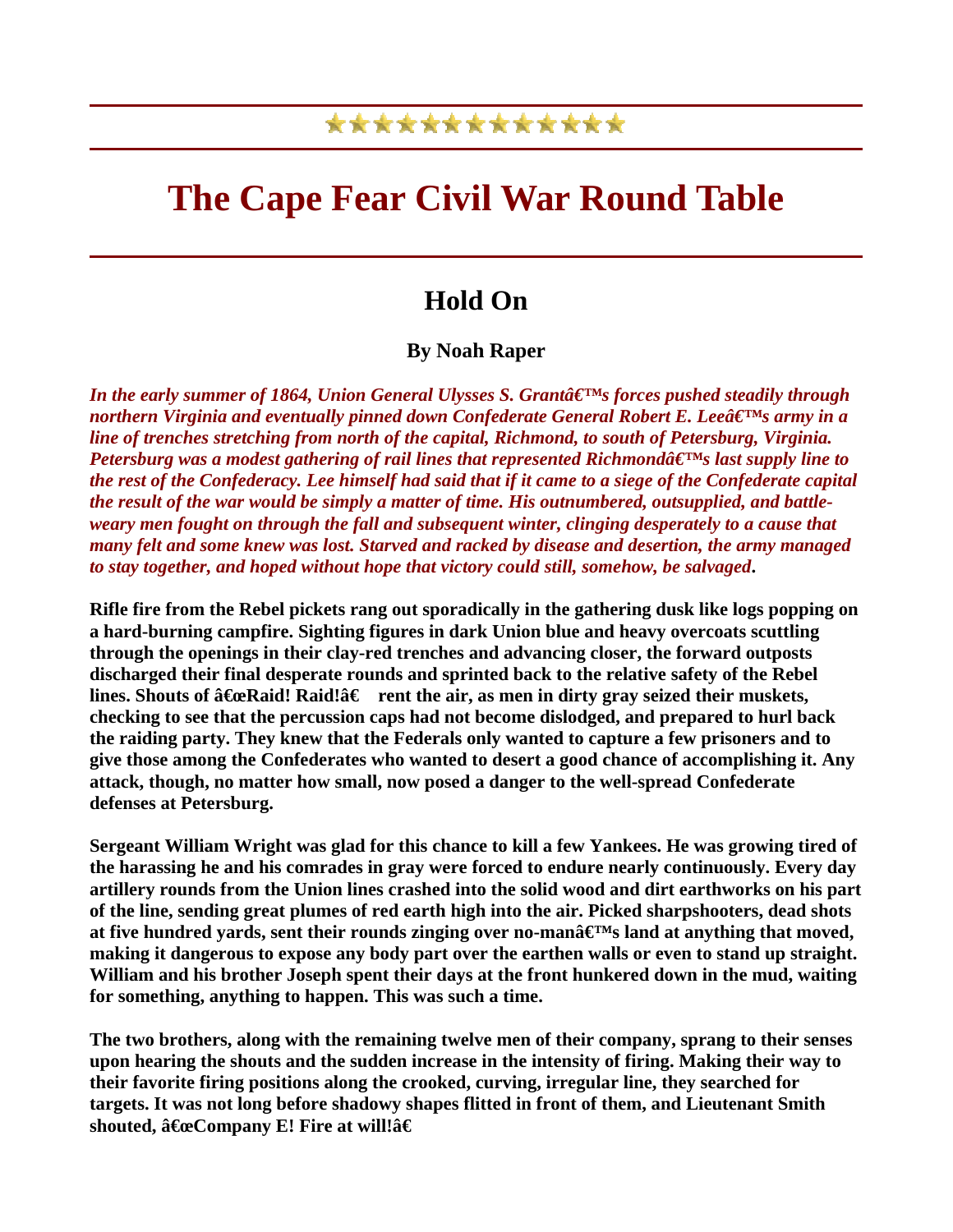**William took careful aim at a small knot of Federals struggling to get through the felled trees with sharpened branches and the other entanglements in front of the lines. Lining up the sights of his British-made Enfield rifle-musket, he breathed slowly and squeezed off a round. He immediately reloaded and looked for the effect of his shot. He spotted a blue form there on the ground, writhing and shrieking in pain. Satisfied with his aim, William commenced firing and reloading mechanically, pouring rounds into the advancing Union troops, who were now firing in return. The strange shriek of lead balls cut the air, every bullet sounding like the scream of Death himself. The entire Confederate line in this sector was alert and ablaze with gunfire now, and the Federals began to waver. A small counterattack farther down on the left from William convinced the Federals that they had had enough, and they went sprinting back to their own lines, carrying as many wounded with them as possible. About a dozen dark forms were left sprawled in the mud.** 

**The riflemen of Company E stepped down from their small platforms and lounged in the dark red mud, glad to have repulsed the Yankee attack so easily. Casualties in the thin Confederate lines had been light, with only one man wounded in Company E, the short conscript named Hill, down with a flesh wound in the forearm. Lt. Smith sent him to the rear to look for a doctor and**  get patched up and told him to report back as soon as he had the surgeon $\hat{a} \in M$ s approval. Putting **one man on watch and telling William to keep an eye on the company, the Lieutenant headed off to find the Colonel and get any orders he might have.** 

â<del>€</del> as Not too bad, eh Will?â € asked James Spencer, a tall skinny fellow with a knack for foraging who had been with the company from the beginning.  $\hat{a}$   $\hat{f}$   $\hat{f}$  and a whole crop of Yanks with rations they wona<sup> $\boldsymbol{\in}^M$ t be needina $\boldsymbol{\in}^M$ ."</sup>

â **G**e Take Lamb,â € William answered, smiling at the prospect of a good meal and a full stomach for the first time in weeks.  $\hat{a}$  ExeMind you don $\hat{a} \in M$ t get shot. $\hat{a} \in$ 

**Spencer and Lamb slid easily over the muddy breastworks and jogged forward toward the still, blue forms, keeping as low as possible and moving in short bursts over the broken ground. Meanwhile, the rest of the company set to work cleaning their muskets, swabbing out the black powder residue and picking out the cone to ensure a clean ignition on every shot. They had**  learned long before that a clean musket was the private  $\mathbf{\hat{H}}^{\mathbf{M}}$ s best friend in combat.

**In no time at all, Spencer jumped back into the trench with his precious cargo of Federal rations in tow, one full, black haversack for each of them, but William was surprised to see that he was alone.** 

â<del>€</del> Eamb?†he asked, weary of what he might hear, having heard it far too many times and **knowing that the sharpshooters across the way never rested.** 

â **€ cDamn traitor.** When I stopped at them Yanks, he just kept right on a-goinâ €<sup>M</sup> to the Yank lines. I  $\hat{\mathbf{a}} \in \text{spect}\ \text{height} \mathbf{S}$  gone and deserted. $\hat{\mathbf{a}} \in \mathbb{R}$ 

**Joseph immediately jumped up, an angry look on his face.** 

â<del>€</del> knew that no-good piece of trash wouldnâ <sup>eM</sup>t last,â € he shouted. â **G** eHe started to have that sneaky look, and I caught  $\hat{\mathbf{a}} \in \mathbb{N}$  lookin $\hat{\mathbf{a}} \in \mathbb{N}$  over at their lines one night like he $\hat{\mathbf{a}} \in \mathbb{N}$ s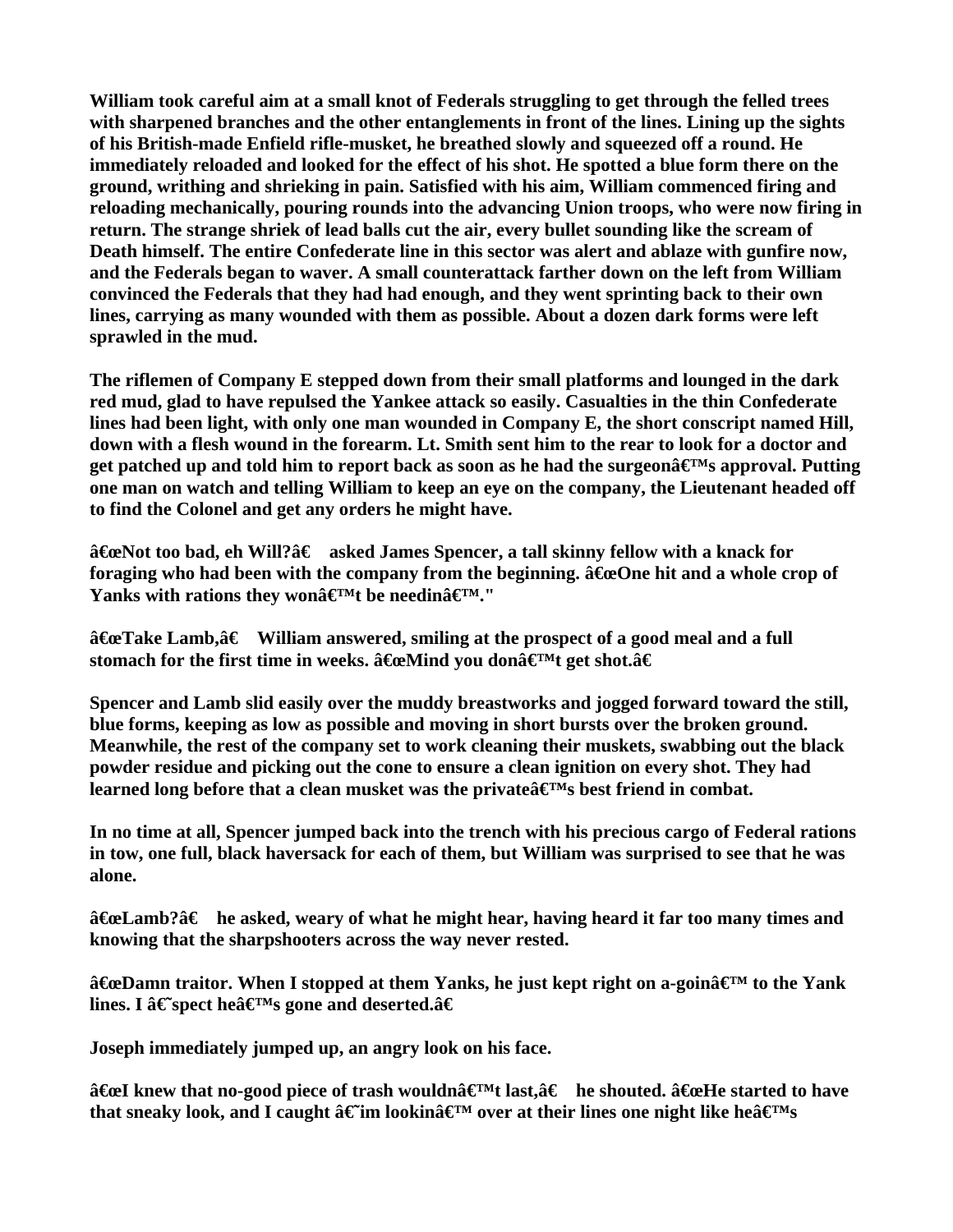lookin $\hat{\mathbf{a}} \in \mathbb{M}$  for a spot to come in. I warned  $\hat{\mathbf{a}} \in \mathbb{M}$  not to try nothin $\hat{\mathbf{a}} \in \mathbb{M}$  but now hea $\hat{\mathbf{a}} \in \mathbb{M}$ s up and gone. Leavina<sup> $\boldsymbol{\epsilon}$ M us here after all we been through. It aina $\boldsymbol{\epsilon}$ Mt right.a $\boldsymbol{\epsilon}$ </sup>

The rest of the company glanced at each other $\hat{\mathbf{a}} \in \mathbb{R}^M$  faces and read them without a word. Lamb **had been the last of three brothers who had enlisted together in 1861. One had gone down with a bloody bullet wound at Sharpsburg in Maryland, back in 1862, and the other had gone in a hospital in Richmond, sweating and dying with a fever. They all knew that his mother had written Lamb repeatedly over the last few months, imploring him to give himself over to the enemy rather than die. William remembered dark star-filled nights on the picket line with Lamb, hearing the young soldier struggling within himself to make the right decision. William**  himself didnâ€<sup>M</sup>t really know which way was right: remaining loyal to your comrades, or to **your home and family.** 

**Joseph was still visibly upset, and angrily cursing Lamb for all he was worth.** 

â<del>C</del>eJust calm down, now,†William told him. âGeHeâ€<sup>M</sup>s gone, and ainâ€<sup>M</sup>t nothinâ€<sup>M</sup> for it. Be content with this here food and don $\hat{a} \in \mathbb{N}$ t trouble yourself. $\hat{a} \in \mathbb{T}$ o the others he remarked, â€eAnd donâ€<sup>M</sup>t vâ€<sup>M</sup>all think â€bout runninâ€<sup>M</sup> off, neither. I been to Point Lookout, and trust me, tain $\hat{a} \in \mathbb{N}$ t no better and no warmer than here. $\hat{a} \in \mathbb{N}$ 

**One of the men, Crawford, a small, quiet little man but one of the fiercest fighters in the**  regiment smiled shyly and spoke up. â <del>€</del> eYainâ <del>€</del><sup>M</sup>t got nothinâ <del>€</del><sup>M</sup> to fear from us, William. **We** $\hat{\mathbf{a}} \in \mathbb{N}$  here  $\hat{\mathbf{a}} \in \mathbb{N}$  til the end regardless. $\hat{\mathbf{a}} \in \mathbb{N}$ 

**Joseph sat down, wiped his brown, grime-caked hands on his equally dirty wool pants, and set ferociously to work on the contents of one of the haversacks, the corner of which was stained a deep red. Reaching into the inner pocket, he came up with a piece of red and white salt pork**  about the size of a man $\hat{\mathbf{a}} \in \mathbb{M}$ s hand, some blue beef, and a small block of vegetables, dried and **packed into the shape and consistency of a brick. There was also a knife, fork and battered plate, several dry hardtack crackers, and a bundle of white papers, wrapped in a copy of the** *New York Herald.*

 $\hat{a}$  $\widehat{\mathbf{E}}$  **and**  $\widehat{\mathbf{E}}$  **and**  $\widehat{\mathbf{E}}$  **and**  $\widehat{\mathbf{E}}$  **and**  $\widehat{\mathbf{E}}$  **and**  $\widehat{\mathbf{E}}$  **and**  $\widehat{\mathbf{E}}$  **and**  $\widehat{\mathbf{E}}$  **and**  $\widehat{\mathbf{E}}$  **and**  $\widehat{\mathbf{E}}$  **and**  $\widehat{\mathbf{E}}$  **and**  $\widehat{\mathbf{E}}$  **and**  $\widehat{\mathbf{E}}$  **and \widehat** you $\hat{\mathbf{z}}^{\text{M}}$ ll wish that you hadn $\hat{\mathbf{z}}^{\text{M}}$ t. Best just read that newspaper and give them letters here. $\hat{\mathbf{z}} \in \mathbb{R}$ 

**Shrugging, Joseph did as William asked and munched contentedly on the Yankee food, reading**  the paper aloud for the benefit of those in the company who hadn $\hat{\mathbf{a}} \in \mathbb{M}$  thad the little bit of **schooling that he had. Most of the men had come up with similar items in other haversacks, and one found a small ambrotype. After devouring his share of the captured food, savoring every last morsel, including a small tin of those good Yankee pickles, William collected all the personal goods and placed them carefully in one of the haversacks, making sure that nothing got wet.** 

**Joseph, still reading, came across an article of particular interest.** 

 $\hat{a}$  GeSays here the Yanks got Fort Fisher. They captured Wilmington right soon after that. That $\hat{\mathbf{a}} \in \mathbb{R}^M$  the last open port, weren $\hat{\mathbf{a}} \in \mathbb{R}^M$ t it? $\hat{\mathbf{a}} \in \mathbb{R}^M$  There were slight exclamations and sighs from **the men. Fort Fisher was well known, being in the state that these boys came from, and rumored to be the largest and strongest fort in the world. Several men in the company had relatives**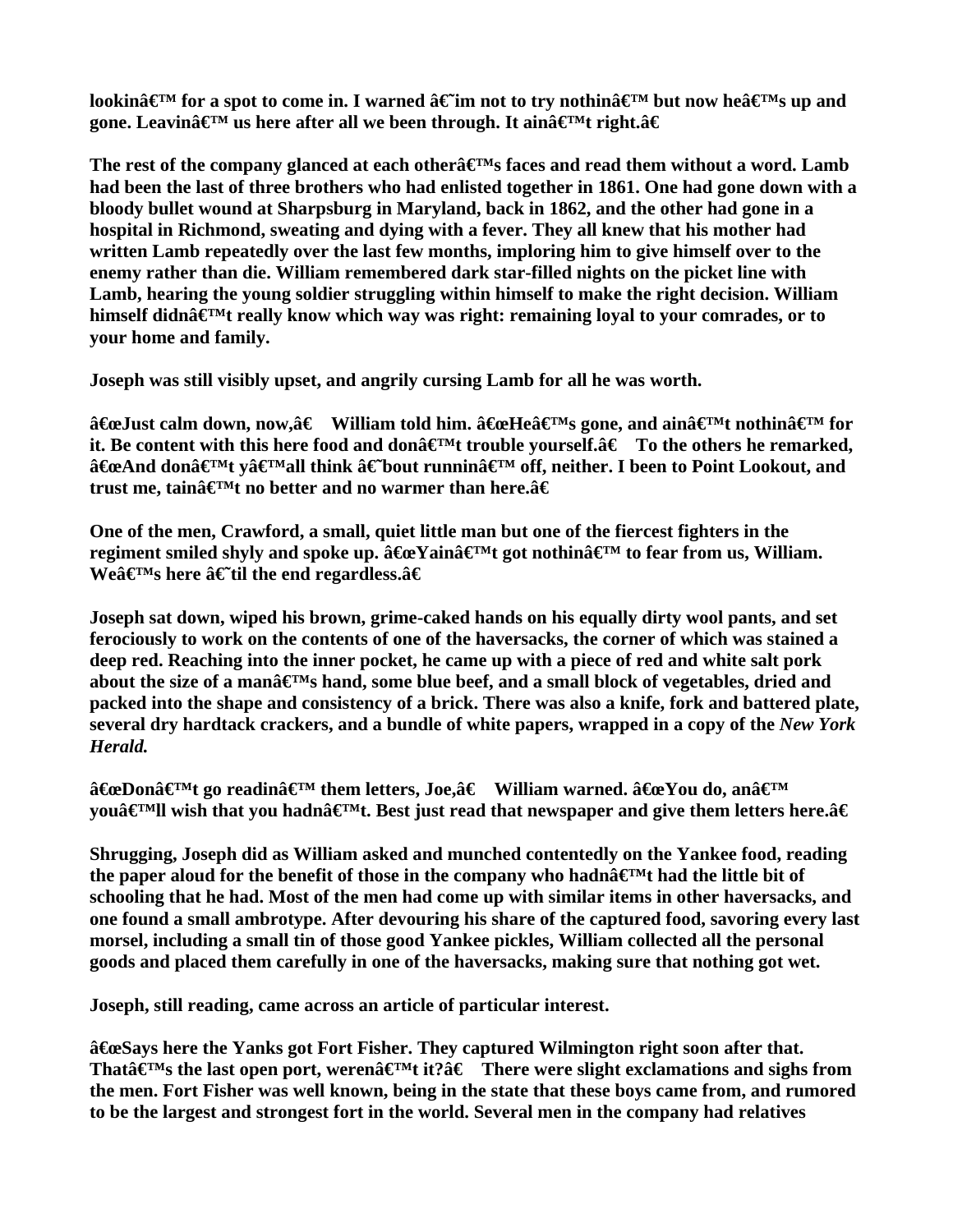serving in the forta  $\mathbf{F}^{\mathbf{M}}$ s garrison and William and Josepha $\mathbf{F}^{\mathbf{M}}$ s own cousin had manned a cannon behind the fortâ $\boldsymbol{\in}^{\text{M}}$ s thirty-foot walls.

 $\hat{a}$  **Example 20** at a **Willetter With Fisher gone, what are we goin** $\hat{a} \in \mathbb{R}^{M}$  **to do?** $\hat{a} \in \mathbb{R}$ 

â <del>C</del>u Weâ €<sup>M</sup>ll do all we can, Joe, â € William said slowly.  $\hat{a}$  Gu Weâ ∈<sup>M</sup>ll just dig in and hold on. $\hat{a} \in$ 

**Above the brothers, an occasional shell crossed the evening sky with a red glare, casting dark shadows across the men's faces. Most landed well behind the lines, some in the town itself, and the men hardly even dodged anymore. They knew, like all soldiers, that if a shell was coming for you, it was coming for you, and that was that.** 

**The lines were silent. The Yankees across the bloody strip of torn-up mud had come out again the next morning, this time more slowly and with white handkerchiefs in place of weapons. After similar handkerchiefs popped up on ramrods from the Confederate lines, men in dark blue with bright white stretchers ventured out from the trenches, walking easily over the ground that no man had dared walk on a few minutes before. They went back more carefully, encumbered as they were with darker, heavier burdens. Sgt. William Wright knew that they were performing one of the tiresome rituals of this siege, and he saw this as his opportunity.** 

**Carefully laying down his musket, he took up the haversack from the night before and hopped over the breastworks. He singled out an officer among the burial detail and advanced slowly and deliberately toward the man. When within ten yards, Sgt. Wright paused. With the words,**  â <del>C</del>ue Nothinâ <del>C</del><sup>M</sup>s been touched, I seen to that, â € Sgt. Wright took a few steps nearer and, **bending down, delicately laid the pouch on the ground. Straightening up, he assumed the position of Parade Rest, hands clasped in front, one foot half a step back at an angle. The officer**  anxiously studied the dirty Rebel $\hat{\mathbf{a}} \in \mathbb{R}^M$ s face a moment and, satisfied, reached for the parcel. **Opening the flap, he examined the contents. He immediately glanced up at Sgt. William Wright, a mixture of emotions showing on his face. He brought his feet together to the position of Attention, briskly raised his arm, and delivered and held a crisp and formal salute. Sgt. Wright snapped up to Attention, returned the salute, and brought his hand quickly down to his side. Turning on his heel, he executed a precise about-face and marched back the way he had come. The Union officer dropped his arm slowly, turned, and faced his men. Seeing what their leader held in his hands, they let loose a manly cheer, that of soldiers honoring one of their own. The Confederate lines exploded with a cheer of their own, and with hats thrown in the air and shouts full of honor, Sgt. William Wright was welcomed back into his own familiar part of the line.** 

**Rifle fire from the Rebel pickets rang out sporadically in the gathering dusk like logs popping on a hard-burning campfire. Sighting figures in dark Union blue and heavy overcoats scuttling through the openings in their clay-red trenches and advancing closer, the forward outposts discharged their final desperate rounds and sprinted back to the relative safety of the Rebel**  lines. Shouts of  $\hat{a} \in \mathbb{R}$  Raid! $\hat{a} \in \mathbb{R}$  rent the air, as men in dirty gray seized their muskets, **checking to see that the percussion caps had not become dislodged, and prepared to hurl back the raiding party. The Union attacks had grown heavier of late, and it seemed to the hard-bitten veterans that this type of warfare would grind on and on, claiming more and more lives in a futile attempt at victory. They knew, though, what Sgt. William Wright knew, that the only thing to be done was to hunker down, keep reloading, and hold on.**